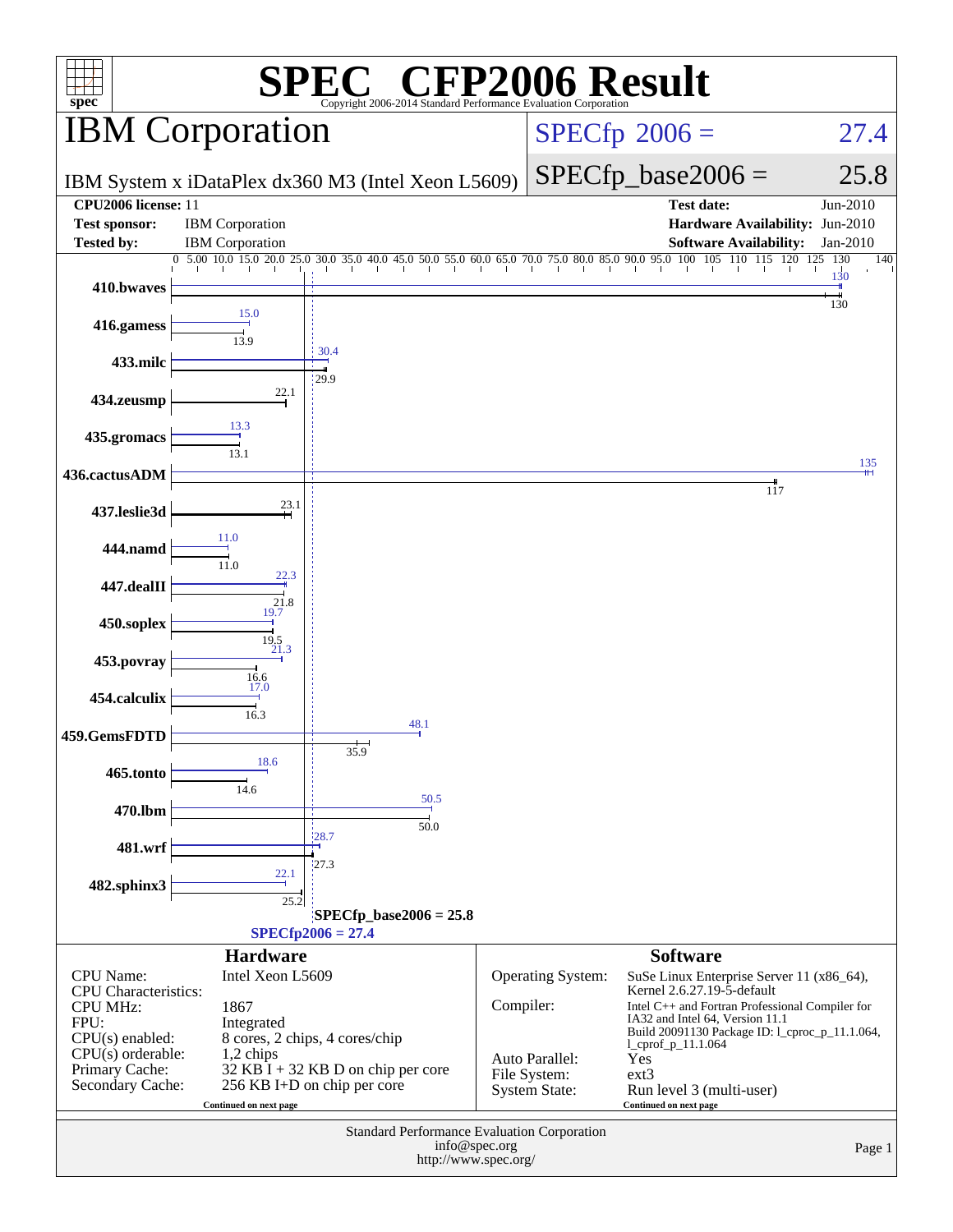

# IBM Corporation

#### $SPECfp2006 = 27.4$  $SPECfp2006 = 27.4$

IBM System x iDataPlex dx360 M3 (Intel Xeon L5609)

 $SPECfp\_base2006 = 25.8$ 

| CPU <sub>2006</sub> license: 11                                            |                                                                                                                     |                                                            | <b>Test date:</b><br>$Jun-2010$             |
|----------------------------------------------------------------------------|---------------------------------------------------------------------------------------------------------------------|------------------------------------------------------------|---------------------------------------------|
| <b>Test sponsor:</b>                                                       | <b>IBM</b> Corporation                                                                                              |                                                            | <b>Hardware Availability: Jun-2010</b>      |
| <b>Tested by:</b>                                                          | <b>IBM</b> Corporation                                                                                              |                                                            | <b>Software Availability:</b><br>$Jan-2010$ |
| L3 Cache:<br>Other Cache:<br>Memory:<br>Disk Subsystem:<br>Other Hardware: | 12 MB I+D on chip per chip<br>None<br>48 GB (12 x 4 GB PC3-10600R CL9, 2 Rank)<br>1 x 250 GB SATA, 7200 RPM<br>None | <b>Base Pointers:</b><br>Peak Pointers:<br>Other Software: | $64$ -bit<br>$32/64$ -bit<br>None           |

| <b>Results Table</b> |                                                                                                          |       |                |       |                |             |                |              |                |              |                |              |
|----------------------|----------------------------------------------------------------------------------------------------------|-------|----------------|-------|----------------|-------------|----------------|--------------|----------------|--------------|----------------|--------------|
|                      | <b>Base</b>                                                                                              |       |                |       | <b>Peak</b>    |             |                |              |                |              |                |              |
| <b>Benchmark</b>     | <b>Seconds</b>                                                                                           | Ratio | <b>Seconds</b> | Ratio | <b>Seconds</b> | Ratio       | <b>Seconds</b> | <b>Ratio</b> | <b>Seconds</b> | <b>Ratio</b> | <b>Seconds</b> | <b>Ratio</b> |
| 410.bwayes           | 107                                                                                                      | 127   | 104            | 130   | 105            | 130         | 105            | <b>130</b>   | 104            | 130          | 105            | 130          |
| 416.gamess           | 1407                                                                                                     | 13.9  | 1406           | 13.9  | 1406           | <u>13.9</u> | 1303           | <b>15.0</b>  | 1303           | 15.0         | 1307           | 15.0         |
| $433$ .milc          | 311                                                                                                      | 29.6  | 307            | 29.9  | 306            | 30.0        | 302            | 30.4         | 302            | 30.4         | 302            | 30.4         |
| 434.zeusmp           | 411                                                                                                      | 22.1  | 412            | 22.1  | 408            | 22.3        | 411            | 22.1         | 412            | 22.1         | 408            | 22.3         |
| 435 gromacs          | 544                                                                                                      | 13.1  | 546            | 13.1  | 546            | 13.1        | 542            | 13.2         | 537            | 13.3         | 538            | 13.3         |
| 436.cactusADM        | 102                                                                                                      | 117   | 102            | 117   | 102            | 117         | 87.8           | 136          | 88.4           | 135          | 88.8           | 135          |
| 437.leslie3d         | 428                                                                                                      | 21.9  | 405            | 23.2  | 406            | 23.1        | 428            | 21.9         | 405            | 23.2         | 406            | 23.1         |
| 444.namd             | 726                                                                                                      | 11.0  | 727            | 11.0  | 727            | 11.0        | <b>730</b>     | <b>11.0</b>  | 730            | 11.0         | 737            | 10.9         |
| 447.dealII           | 525                                                                                                      | 21.8  | 526            | 21.8  | 525            | 21.8        | 513            | 22.3         | 521            | 22.0         | 514            | 22.3         |
| $450$ .soplex        | 423                                                                                                      | 19.7  | 427            | 19.5  | 427            | 19.5        | 424            | 19.7         | 427            | 19.5         | 424            | 19.7         |
| 453.povray           | 321                                                                                                      | 16.6  | 325            | 16.4  | 321            | 16.6        | 248            | 21.4         | 250            | 21.3         | 250            | 21.2         |
| 454.calculix         | 505                                                                                                      | 16.3  | 507            | 16.3  | 507            | 16.3        | 485            | 17.0         | 485            | 17.0         | 485            | 17.0         |
| 459.GemsFDTD         | 295                                                                                                      | 35.9  | 295            | 35.9  | 277            | 38.3        | 221            | 48.1         | 221            | 48.1         | 220            | 48.2         |
| 465.tonto            | 675                                                                                                      | 14.6  | 675            | 14.6  | 677            | 14.5        | 529            | 18.6         | 529            | 18.6         | 528            | 18.6         |
| 470.1bm              | 275                                                                                                      | 50.0  | 275            | 50.0  | 275            | 50.0        | 273            | 50.4         | 272            | 50.5         | 272            | 50.5         |
| 481.wrf              | 407                                                                                                      | 27.4  | 410            | 27.2  | 410            | 27.3        | 389            | 28.7         | 389            | 28.7         | 389            | 28.7         |
| 482.sphinx3          | 774                                                                                                      | 25.2  | 777            | 25.1  | 770            | 25.3        | 886            | 22.0         | 880            | 22.2         | 881            | 22.1         |
|                      | Results appear in the order in which they were run. Bold underlined text indicates a median measurement. |       |                |       |                |             |                |              |                |              |                |              |

#### **[Platform Notes](http://www.spec.org/auto/cpu2006/Docs/result-fields.html#PlatformNotes)**

 Turbo Mode Enable Turbo Boost set to Traditional CPU C State Enable Data Reuse Disable

#### **[General Notes](http://www.spec.org/auto/cpu2006/Docs/result-fields.html#GeneralNotes)**

 Binaries were compiled on SLES 10 with Binutils 2.18.50.0.7.20080502 'ulimit -s unlimited' was used to set the stack size to unlimited prior to run OMP\_NUM\_THREADS set to number of cores KMP\_AFFINITY set to granularity=fine,scatter KMP\_STACKSIZE set to 200M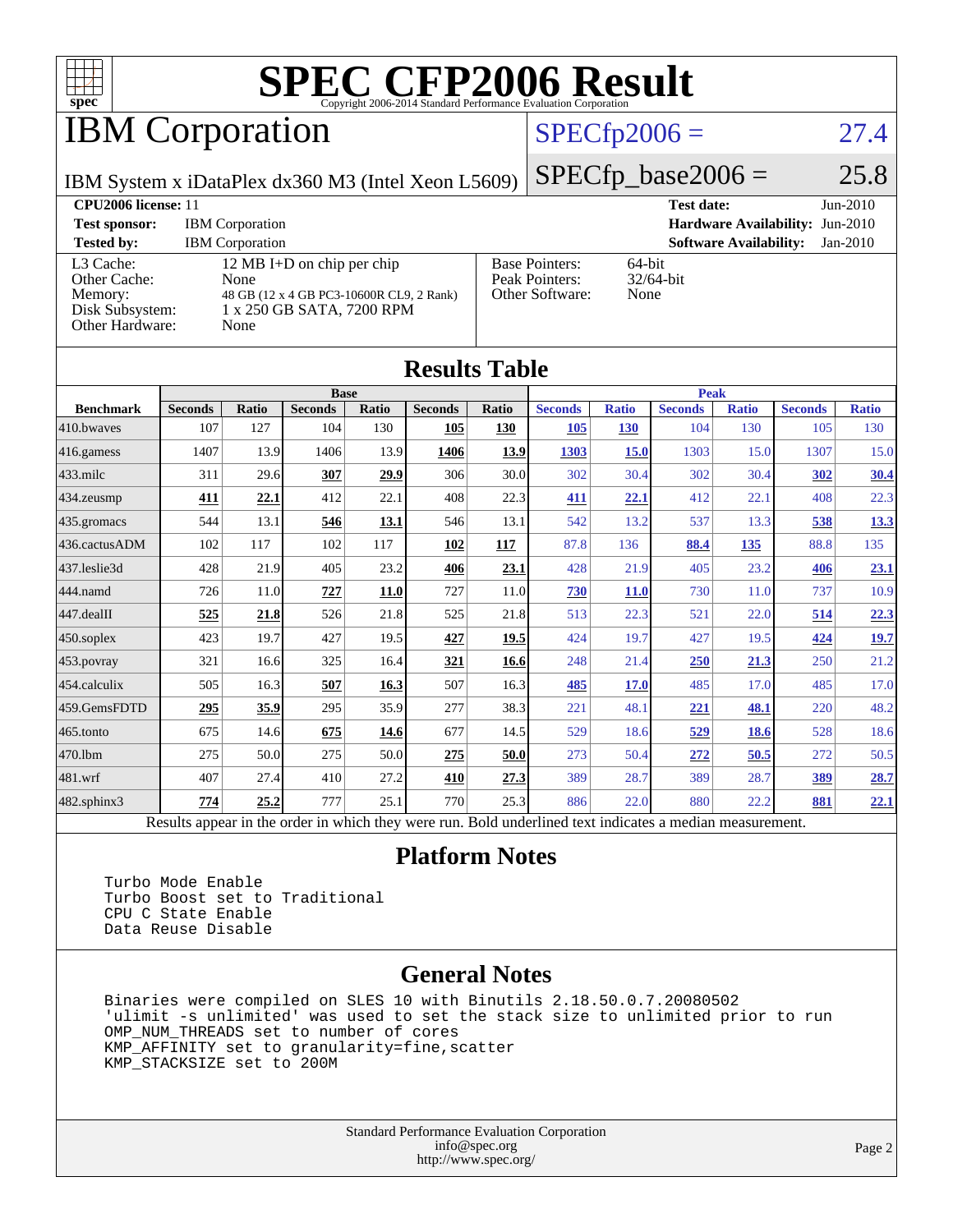

## IBM Corporation

 $SPECTp2006 = 27.4$ 

IBM System x iDataPlex dx360 M3 (Intel Xeon L5609)

 $SPECTp\_base2006 = 25.8$ 

**[Test sponsor:](http://www.spec.org/auto/cpu2006/Docs/result-fields.html#Testsponsor)** IBM Corporation **[Hardware Availability:](http://www.spec.org/auto/cpu2006/Docs/result-fields.html#HardwareAvailability)** Jun-2010

**[CPU2006 license:](http://www.spec.org/auto/cpu2006/Docs/result-fields.html#CPU2006license)** 11 **[Test date:](http://www.spec.org/auto/cpu2006/Docs/result-fields.html#Testdate)** Jun-2010 **[Tested by:](http://www.spec.org/auto/cpu2006/Docs/result-fields.html#Testedby)** IBM Corporation **[Software Availability:](http://www.spec.org/auto/cpu2006/Docs/result-fields.html#SoftwareAvailability)** Jan-2010

### **[Base Compiler Invocation](http://www.spec.org/auto/cpu2006/Docs/result-fields.html#BaseCompilerInvocation)**

[C benchmarks](http://www.spec.org/auto/cpu2006/Docs/result-fields.html#Cbenchmarks): icc  $-m64$ 

[C++ benchmarks:](http://www.spec.org/auto/cpu2006/Docs/result-fields.html#CXXbenchmarks) [icpc -m64](http://www.spec.org/cpu2006/results/res2010q3/cpu2006-20100621-11799.flags.html#user_CXXbase_intel_icpc_64bit_bedb90c1146cab66620883ef4f41a67e)

[Fortran benchmarks](http://www.spec.org/auto/cpu2006/Docs/result-fields.html#Fortranbenchmarks): [ifort -m64](http://www.spec.org/cpu2006/results/res2010q3/cpu2006-20100621-11799.flags.html#user_FCbase_intel_ifort_64bit_ee9d0fb25645d0210d97eb0527dcc06e)

[Benchmarks using both Fortran and C](http://www.spec.org/auto/cpu2006/Docs/result-fields.html#BenchmarksusingbothFortranandC): [icc -m64](http://www.spec.org/cpu2006/results/res2010q3/cpu2006-20100621-11799.flags.html#user_CC_FCbase_intel_icc_64bit_0b7121f5ab7cfabee23d88897260401c) [ifort -m64](http://www.spec.org/cpu2006/results/res2010q3/cpu2006-20100621-11799.flags.html#user_CC_FCbase_intel_ifort_64bit_ee9d0fb25645d0210d97eb0527dcc06e)

#### **[Base Portability Flags](http://www.spec.org/auto/cpu2006/Docs/result-fields.html#BasePortabilityFlags)**

| 410.bwaves: -DSPEC CPU LP64                  |                                                                |
|----------------------------------------------|----------------------------------------------------------------|
| 416.gamess: - DSPEC_CPU_LP64                 |                                                                |
| 433.milc: -DSPEC CPU LP64                    |                                                                |
| 434.zeusmp: -DSPEC_CPU_LP64                  |                                                                |
| 435.gromacs: -DSPEC_CPU_LP64 -nofor_main     |                                                                |
| 436.cactusADM: - DSPEC CPU LP64 - nofor main |                                                                |
| 437.leslie3d: -DSPEC CPU LP64                |                                                                |
| 444.namd: - DSPEC CPU LP64                   |                                                                |
| 447.dealII: - DSPEC CPU LP64                 |                                                                |
| 450.soplex: -DSPEC_CPU_LP64                  |                                                                |
| 453.povray: -DSPEC_CPU_LP64                  |                                                                |
| 454.calculix: - DSPEC CPU LP64 - nofor main  |                                                                |
| 459. GemsFDTD: - DSPEC CPU LP64              |                                                                |
| 465.tonto: - DSPEC CPU LP64                  |                                                                |
| 470.1bm: - DSPEC CPU LP64                    |                                                                |
|                                              | 481.wrf: -DSPEC_CPU_LP64 -DSPEC_CPU_CASE_FLAG -DSPEC_CPU_LINUX |
| 482.sphinx3: -DSPEC_CPU_LP64                 |                                                                |
|                                              |                                                                |

#### **[Base Optimization Flags](http://www.spec.org/auto/cpu2006/Docs/result-fields.html#BaseOptimizationFlags)**

[C benchmarks](http://www.spec.org/auto/cpu2006/Docs/result-fields.html#Cbenchmarks): [-xSSE4.2](http://www.spec.org/cpu2006/results/res2010q3/cpu2006-20100621-11799.flags.html#user_CCbase_f-xSSE42_f91528193cf0b216347adb8b939d4107) [-ipo](http://www.spec.org/cpu2006/results/res2010q3/cpu2006-20100621-11799.flags.html#user_CCbase_f-ipo) [-O3](http://www.spec.org/cpu2006/results/res2010q3/cpu2006-20100621-11799.flags.html#user_CCbase_f-O3) [-no-prec-div](http://www.spec.org/cpu2006/results/res2010q3/cpu2006-20100621-11799.flags.html#user_CCbase_f-no-prec-div) [-static](http://www.spec.org/cpu2006/results/res2010q3/cpu2006-20100621-11799.flags.html#user_CCbase_f-static) [-parallel](http://www.spec.org/cpu2006/results/res2010q3/cpu2006-20100621-11799.flags.html#user_CCbase_f-parallel) [-opt-prefetch](http://www.spec.org/cpu2006/results/res2010q3/cpu2006-20100621-11799.flags.html#user_CCbase_f-opt-prefetch) [C++ benchmarks:](http://www.spec.org/auto/cpu2006/Docs/result-fields.html#CXXbenchmarks) [-xSSE4.2](http://www.spec.org/cpu2006/results/res2010q3/cpu2006-20100621-11799.flags.html#user_CXXbase_f-xSSE42_f91528193cf0b216347adb8b939d4107) [-ipo](http://www.spec.org/cpu2006/results/res2010q3/cpu2006-20100621-11799.flags.html#user_CXXbase_f-ipo) [-O3](http://www.spec.org/cpu2006/results/res2010q3/cpu2006-20100621-11799.flags.html#user_CXXbase_f-O3) [-no-prec-div](http://www.spec.org/cpu2006/results/res2010q3/cpu2006-20100621-11799.flags.html#user_CXXbase_f-no-prec-div) [-static](http://www.spec.org/cpu2006/results/res2010q3/cpu2006-20100621-11799.flags.html#user_CXXbase_f-static) [-parallel](http://www.spec.org/cpu2006/results/res2010q3/cpu2006-20100621-11799.flags.html#user_CXXbase_f-parallel) [-opt-prefetch](http://www.spec.org/cpu2006/results/res2010q3/cpu2006-20100621-11799.flags.html#user_CXXbase_f-opt-prefetch) [Fortran benchmarks](http://www.spec.org/auto/cpu2006/Docs/result-fields.html#Fortranbenchmarks): [-xSSE4.2](http://www.spec.org/cpu2006/results/res2010q3/cpu2006-20100621-11799.flags.html#user_FCbase_f-xSSE42_f91528193cf0b216347adb8b939d4107) [-ipo](http://www.spec.org/cpu2006/results/res2010q3/cpu2006-20100621-11799.flags.html#user_FCbase_f-ipo) [-O3](http://www.spec.org/cpu2006/results/res2010q3/cpu2006-20100621-11799.flags.html#user_FCbase_f-O3) [-no-prec-div](http://www.spec.org/cpu2006/results/res2010q3/cpu2006-20100621-11799.flags.html#user_FCbase_f-no-prec-div) [-static](http://www.spec.org/cpu2006/results/res2010q3/cpu2006-20100621-11799.flags.html#user_FCbase_f-static) [-parallel](http://www.spec.org/cpu2006/results/res2010q3/cpu2006-20100621-11799.flags.html#user_FCbase_f-parallel) [-opt-prefetch](http://www.spec.org/cpu2006/results/res2010q3/cpu2006-20100621-11799.flags.html#user_FCbase_f-opt-prefetch) [Benchmarks using both Fortran and C](http://www.spec.org/auto/cpu2006/Docs/result-fields.html#BenchmarksusingbothFortranandC): [-xSSE4.2](http://www.spec.org/cpu2006/results/res2010q3/cpu2006-20100621-11799.flags.html#user_CC_FCbase_f-xSSE42_f91528193cf0b216347adb8b939d4107) [-ipo](http://www.spec.org/cpu2006/results/res2010q3/cpu2006-20100621-11799.flags.html#user_CC_FCbase_f-ipo) [-O3](http://www.spec.org/cpu2006/results/res2010q3/cpu2006-20100621-11799.flags.html#user_CC_FCbase_f-O3) [-no-prec-div](http://www.spec.org/cpu2006/results/res2010q3/cpu2006-20100621-11799.flags.html#user_CC_FCbase_f-no-prec-div) [-static](http://www.spec.org/cpu2006/results/res2010q3/cpu2006-20100621-11799.flags.html#user_CC_FCbase_f-static) [-parallel](http://www.spec.org/cpu2006/results/res2010q3/cpu2006-20100621-11799.flags.html#user_CC_FCbase_f-parallel) [-opt-prefetch](http://www.spec.org/cpu2006/results/res2010q3/cpu2006-20100621-11799.flags.html#user_CC_FCbase_f-opt-prefetch)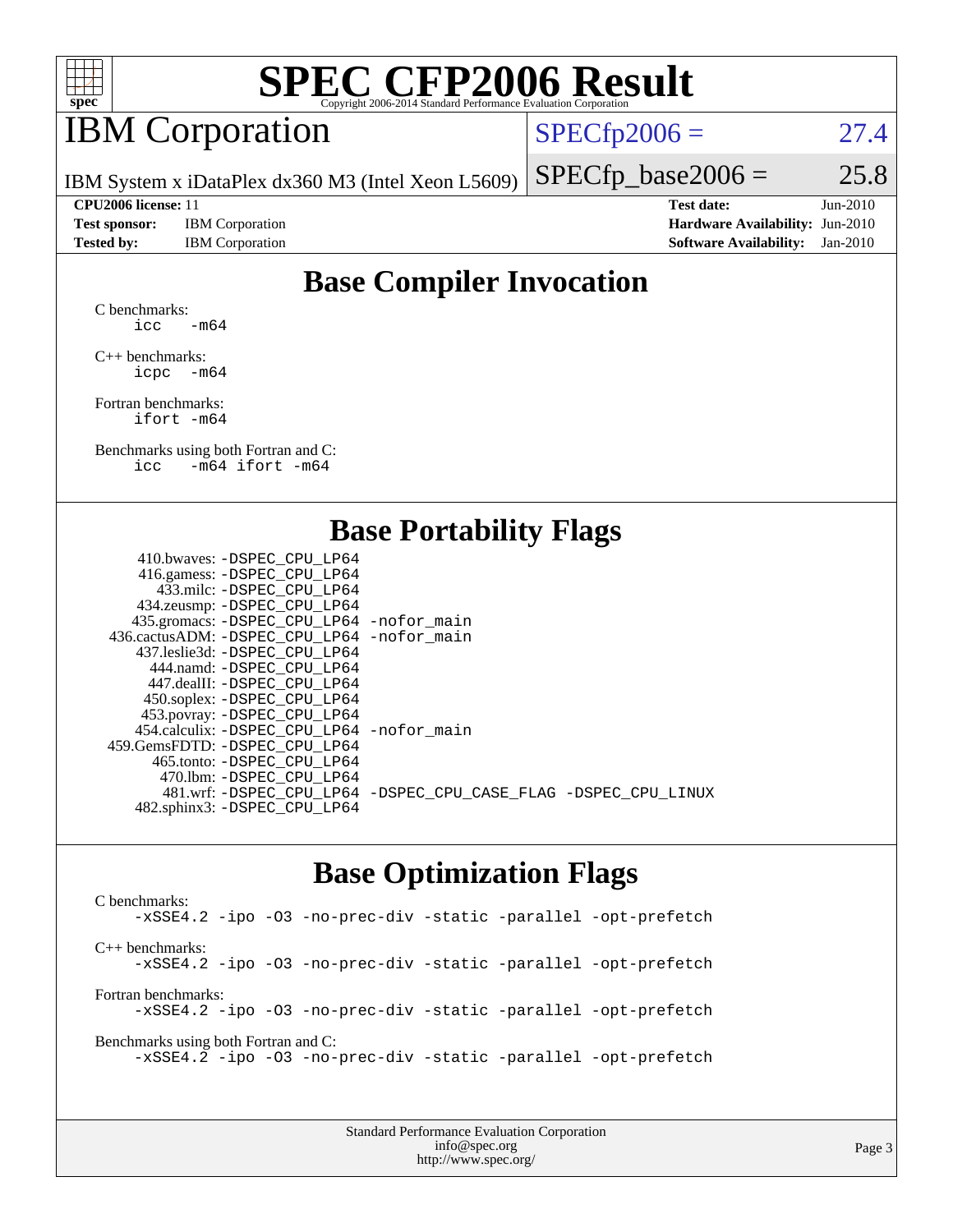

## **IBM** Corporation

 $SPECfp2006 = 27.4$  $SPECfp2006 = 27.4$ 

IBM System x iDataPlex dx360 M3 (Intel Xeon L5609)

**[Test sponsor:](http://www.spec.org/auto/cpu2006/Docs/result-fields.html#Testsponsor)** IBM Corporation **[Hardware Availability:](http://www.spec.org/auto/cpu2006/Docs/result-fields.html#HardwareAvailability)** Jun-2010 **[Tested by:](http://www.spec.org/auto/cpu2006/Docs/result-fields.html#Testedby)** IBM Corporation **[Software Availability:](http://www.spec.org/auto/cpu2006/Docs/result-fields.html#SoftwareAvailability)** Jan-2010

 $SPECTp\_base2006 = 25.8$ **[CPU2006 license:](http://www.spec.org/auto/cpu2006/Docs/result-fields.html#CPU2006license)** 11 **[Test date:](http://www.spec.org/auto/cpu2006/Docs/result-fields.html#Testdate)** Jun-2010

### **[Peak Compiler Invocation](http://www.spec.org/auto/cpu2006/Docs/result-fields.html#PeakCompilerInvocation)**

[C benchmarks](http://www.spec.org/auto/cpu2006/Docs/result-fields.html#Cbenchmarks):  $\text{icc}$   $-\text{m64}$ 

[C++ benchmarks:](http://www.spec.org/auto/cpu2006/Docs/result-fields.html#CXXbenchmarks) [icpc -m64](http://www.spec.org/cpu2006/results/res2010q3/cpu2006-20100621-11799.flags.html#user_CXXpeak_intel_icpc_64bit_bedb90c1146cab66620883ef4f41a67e)

[Fortran benchmarks](http://www.spec.org/auto/cpu2006/Docs/result-fields.html#Fortranbenchmarks): [ifort -m64](http://www.spec.org/cpu2006/results/res2010q3/cpu2006-20100621-11799.flags.html#user_FCpeak_intel_ifort_64bit_ee9d0fb25645d0210d97eb0527dcc06e)

[Benchmarks using both Fortran and C](http://www.spec.org/auto/cpu2006/Docs/result-fields.html#BenchmarksusingbothFortranandC): [icc -m64](http://www.spec.org/cpu2006/results/res2010q3/cpu2006-20100621-11799.flags.html#user_CC_FCpeak_intel_icc_64bit_0b7121f5ab7cfabee23d88897260401c) [ifort -m64](http://www.spec.org/cpu2006/results/res2010q3/cpu2006-20100621-11799.flags.html#user_CC_FCpeak_intel_ifort_64bit_ee9d0fb25645d0210d97eb0527dcc06e)

#### **[Peak Portability Flags](http://www.spec.org/auto/cpu2006/Docs/result-fields.html#PeakPortabilityFlags)**

Same as Base Portability Flags

### **[Peak Optimization Flags](http://www.spec.org/auto/cpu2006/Docs/result-fields.html#PeakOptimizationFlags)**

[C benchmarks](http://www.spec.org/auto/cpu2006/Docs/result-fields.html#Cbenchmarks):

 433.milc: [-xSSE4.2](http://www.spec.org/cpu2006/results/res2010q3/cpu2006-20100621-11799.flags.html#user_peakPASS2_CFLAGSPASS2_LDFLAGS433_milc_f-xSSE42_f91528193cf0b216347adb8b939d4107)(pass 2) [-prof-gen](http://www.spec.org/cpu2006/results/res2010q3/cpu2006-20100621-11799.flags.html#user_peakPASS1_CFLAGSPASS1_LDFLAGS433_milc_prof_gen_e43856698f6ca7b7e442dfd80e94a8fc)(pass 1) [-ipo](http://www.spec.org/cpu2006/results/res2010q3/cpu2006-20100621-11799.flags.html#user_peakPASS2_CFLAGSPASS2_LDFLAGS433_milc_f-ipo)(pass 2) [-O3](http://www.spec.org/cpu2006/results/res2010q3/cpu2006-20100621-11799.flags.html#user_peakPASS2_CFLAGSPASS2_LDFLAGS433_milc_f-O3)(pass 2) [-no-prec-div](http://www.spec.org/cpu2006/results/res2010q3/cpu2006-20100621-11799.flags.html#user_peakPASS2_CFLAGSPASS2_LDFLAGS433_milc_f-no-prec-div)(pass 2) [-static](http://www.spec.org/cpu2006/results/res2010q3/cpu2006-20100621-11799.flags.html#user_peakPASS2_CFLAGSPASS2_LDFLAGS433_milc_f-static)(pass 2) [-prof-use](http://www.spec.org/cpu2006/results/res2010q3/cpu2006-20100621-11799.flags.html#user_peakPASS2_CFLAGSPASS2_LDFLAGS433_milc_prof_use_bccf7792157ff70d64e32fe3e1250b55)(pass 2) [-ansi-alias](http://www.spec.org/cpu2006/results/res2010q3/cpu2006-20100621-11799.flags.html#user_peakOPTIMIZE433_milc_f-ansi-alias)

 470.lbm: [-xSSE4.2](http://www.spec.org/cpu2006/results/res2010q3/cpu2006-20100621-11799.flags.html#user_peakPASS2_CFLAGSPASS2_LDFLAGS470_lbm_f-xSSE42_f91528193cf0b216347adb8b939d4107)(pass 2) [-prof-gen](http://www.spec.org/cpu2006/results/res2010q3/cpu2006-20100621-11799.flags.html#user_peakPASS1_CFLAGSPASS1_LDFLAGS470_lbm_prof_gen_e43856698f6ca7b7e442dfd80e94a8fc)(pass 1) [-ipo](http://www.spec.org/cpu2006/results/res2010q3/cpu2006-20100621-11799.flags.html#user_peakPASS2_CFLAGSPASS2_LDFLAGS470_lbm_f-ipo)(pass 2) [-O3](http://www.spec.org/cpu2006/results/res2010q3/cpu2006-20100621-11799.flags.html#user_peakPASS2_CFLAGSPASS2_LDFLAGS470_lbm_f-O3)(pass 2) [-no-prec-div](http://www.spec.org/cpu2006/results/res2010q3/cpu2006-20100621-11799.flags.html#user_peakPASS2_CFLAGSPASS2_LDFLAGS470_lbm_f-no-prec-div)(pass 2) [-static](http://www.spec.org/cpu2006/results/res2010q3/cpu2006-20100621-11799.flags.html#user_peakPASS2_CFLAGSPASS2_LDFLAGS470_lbm_f-static)(pass 2) [-prof-use](http://www.spec.org/cpu2006/results/res2010q3/cpu2006-20100621-11799.flags.html#user_peakPASS2_CFLAGSPASS2_LDFLAGS470_lbm_prof_use_bccf7792157ff70d64e32fe3e1250b55)(pass 2) [-parallel](http://www.spec.org/cpu2006/results/res2010q3/cpu2006-20100621-11799.flags.html#user_peakOPTIMIZE470_lbm_f-parallel) [-ansi-alias](http://www.spec.org/cpu2006/results/res2010q3/cpu2006-20100621-11799.flags.html#user_peakOPTIMIZE470_lbm_f-ansi-alias) [-auto-ilp32](http://www.spec.org/cpu2006/results/res2010q3/cpu2006-20100621-11799.flags.html#user_peakCOPTIMIZE470_lbm_f-auto-ilp32)

 482.sphinx3: [-xSSE4.2](http://www.spec.org/cpu2006/results/res2010q3/cpu2006-20100621-11799.flags.html#user_peakOPTIMIZE482_sphinx3_f-xSSE42_f91528193cf0b216347adb8b939d4107) [-ipo](http://www.spec.org/cpu2006/results/res2010q3/cpu2006-20100621-11799.flags.html#user_peakOPTIMIZE482_sphinx3_f-ipo) [-O3](http://www.spec.org/cpu2006/results/res2010q3/cpu2006-20100621-11799.flags.html#user_peakOPTIMIZE482_sphinx3_f-O3) [-no-prec-div](http://www.spec.org/cpu2006/results/res2010q3/cpu2006-20100621-11799.flags.html#user_peakOPTIMIZE482_sphinx3_f-no-prec-div) [-static](http://www.spec.org/cpu2006/results/res2010q3/cpu2006-20100621-11799.flags.html#user_peakOPTIMIZE482_sphinx3_f-static) [-auto-ilp32](http://www.spec.org/cpu2006/results/res2010q3/cpu2006-20100621-11799.flags.html#user_peakCOPTIMIZE482_sphinx3_f-auto-ilp32) [-unroll2](http://www.spec.org/cpu2006/results/res2010q3/cpu2006-20100621-11799.flags.html#user_peakCOPTIMIZE482_sphinx3_f-unroll_784dae83bebfb236979b41d2422d7ec2)

[C++ benchmarks:](http://www.spec.org/auto/cpu2006/Docs/result-fields.html#CXXbenchmarks)

 444.namd: [-xSSE4.2](http://www.spec.org/cpu2006/results/res2010q3/cpu2006-20100621-11799.flags.html#user_peakPASS2_CXXFLAGSPASS2_LDFLAGS444_namd_f-xSSE42_f91528193cf0b216347adb8b939d4107)(pass 2) [-prof-gen](http://www.spec.org/cpu2006/results/res2010q3/cpu2006-20100621-11799.flags.html#user_peakPASS1_CXXFLAGSPASS1_LDFLAGS444_namd_prof_gen_e43856698f6ca7b7e442dfd80e94a8fc)(pass 1) [-ipo](http://www.spec.org/cpu2006/results/res2010q3/cpu2006-20100621-11799.flags.html#user_peakPASS2_CXXFLAGSPASS2_LDFLAGS444_namd_f-ipo)(pass 2) [-O3](http://www.spec.org/cpu2006/results/res2010q3/cpu2006-20100621-11799.flags.html#user_peakPASS2_CXXFLAGSPASS2_LDFLAGS444_namd_f-O3)(pass 2) [-no-prec-div](http://www.spec.org/cpu2006/results/res2010q3/cpu2006-20100621-11799.flags.html#user_peakPASS2_CXXFLAGSPASS2_LDFLAGS444_namd_f-no-prec-div)(pass 2) [-static](http://www.spec.org/cpu2006/results/res2010q3/cpu2006-20100621-11799.flags.html#user_peakPASS2_CXXFLAGSPASS2_LDFLAGS444_namd_f-static)(pass 2) [-prof-use](http://www.spec.org/cpu2006/results/res2010q3/cpu2006-20100621-11799.flags.html#user_peakPASS2_CXXFLAGSPASS2_LDFLAGS444_namd_prof_use_bccf7792157ff70d64e32fe3e1250b55)(pass 2) [-fno-alias](http://www.spec.org/cpu2006/results/res2010q3/cpu2006-20100621-11799.flags.html#user_peakOPTIMIZE444_namd_f-no-alias_694e77f6c5a51e658e82ccff53a9e63a) [-auto-ilp32](http://www.spec.org/cpu2006/results/res2010q3/cpu2006-20100621-11799.flags.html#user_peakCXXOPTIMIZE444_namd_f-auto-ilp32)

 447.dealII: [-xSSE4.2](http://www.spec.org/cpu2006/results/res2010q3/cpu2006-20100621-11799.flags.html#user_peakPASS2_CXXFLAGSPASS2_LDFLAGS447_dealII_f-xSSE42_f91528193cf0b216347adb8b939d4107)(pass 2) [-prof-gen](http://www.spec.org/cpu2006/results/res2010q3/cpu2006-20100621-11799.flags.html#user_peakPASS1_CXXFLAGSPASS1_LDFLAGS447_dealII_prof_gen_e43856698f6ca7b7e442dfd80e94a8fc)(pass 1) [-ipo](http://www.spec.org/cpu2006/results/res2010q3/cpu2006-20100621-11799.flags.html#user_peakPASS2_CXXFLAGSPASS2_LDFLAGS447_dealII_f-ipo)(pass 2) [-O3](http://www.spec.org/cpu2006/results/res2010q3/cpu2006-20100621-11799.flags.html#user_peakPASS2_CXXFLAGSPASS2_LDFLAGS447_dealII_f-O3)(pass 2) [-no-prec-div](http://www.spec.org/cpu2006/results/res2010q3/cpu2006-20100621-11799.flags.html#user_peakPASS2_CXXFLAGSPASS2_LDFLAGS447_dealII_f-no-prec-div)(pass 2) [-static](http://www.spec.org/cpu2006/results/res2010q3/cpu2006-20100621-11799.flags.html#user_peakPASS2_CXXFLAGSPASS2_LDFLAGS447_dealII_f-static)(pass 2) [-prof-use](http://www.spec.org/cpu2006/results/res2010q3/cpu2006-20100621-11799.flags.html#user_peakPASS2_CXXFLAGSPASS2_LDFLAGS447_dealII_prof_use_bccf7792157ff70d64e32fe3e1250b55)(pass 2) [-unroll2](http://www.spec.org/cpu2006/results/res2010q3/cpu2006-20100621-11799.flags.html#user_peakOPTIMIZE447_dealII_f-unroll_784dae83bebfb236979b41d2422d7ec2) [-ansi-alias](http://www.spec.org/cpu2006/results/res2010q3/cpu2006-20100621-11799.flags.html#user_peakOPTIMIZE447_dealII_f-ansi-alias) [-scalar-rep-](http://www.spec.org/cpu2006/results/res2010q3/cpu2006-20100621-11799.flags.html#user_peakOPTIMIZE447_dealII_f-disablescalarrep_abbcad04450fb118e4809c81d83c8a1d) [-auto-ilp32](http://www.spec.org/cpu2006/results/res2010q3/cpu2006-20100621-11799.flags.html#user_peakCXXOPTIMIZE447_dealII_f-auto-ilp32)

 450.soplex: [-xSSE4.2](http://www.spec.org/cpu2006/results/res2010q3/cpu2006-20100621-11799.flags.html#user_peakPASS2_CXXFLAGSPASS2_LDFLAGS450_soplex_f-xSSE42_f91528193cf0b216347adb8b939d4107)(pass 2) [-prof-gen](http://www.spec.org/cpu2006/results/res2010q3/cpu2006-20100621-11799.flags.html#user_peakPASS1_CXXFLAGSPASS1_LDFLAGS450_soplex_prof_gen_e43856698f6ca7b7e442dfd80e94a8fc)(pass 1) [-ipo](http://www.spec.org/cpu2006/results/res2010q3/cpu2006-20100621-11799.flags.html#user_peakPASS2_CXXFLAGSPASS2_LDFLAGS450_soplex_f-ipo)(pass 2) [-O3](http://www.spec.org/cpu2006/results/res2010q3/cpu2006-20100621-11799.flags.html#user_peakPASS2_CXXFLAGSPASS2_LDFLAGS450_soplex_f-O3)(pass 2) [-no-prec-div](http://www.spec.org/cpu2006/results/res2010q3/cpu2006-20100621-11799.flags.html#user_peakPASS2_CXXFLAGSPASS2_LDFLAGS450_soplex_f-no-prec-div)(pass 2) [-static](http://www.spec.org/cpu2006/results/res2010q3/cpu2006-20100621-11799.flags.html#user_peakPASS2_CXXFLAGSPASS2_LDFLAGS450_soplex_f-static)(pass 2) [-prof-use](http://www.spec.org/cpu2006/results/res2010q3/cpu2006-20100621-11799.flags.html#user_peakPASS2_CXXFLAGSPASS2_LDFLAGS450_soplex_prof_use_bccf7792157ff70d64e32fe3e1250b55)(pass 2) [-opt-malloc-options=3](http://www.spec.org/cpu2006/results/res2010q3/cpu2006-20100621-11799.flags.html#user_peakOPTIMIZE450_soplex_f-opt-malloc-options_13ab9b803cf986b4ee62f0a5998c2238) [-auto-ilp32](http://www.spec.org/cpu2006/results/res2010q3/cpu2006-20100621-11799.flags.html#user_peakCXXOPTIMIZE450_soplex_f-auto-ilp32)

Continued on next page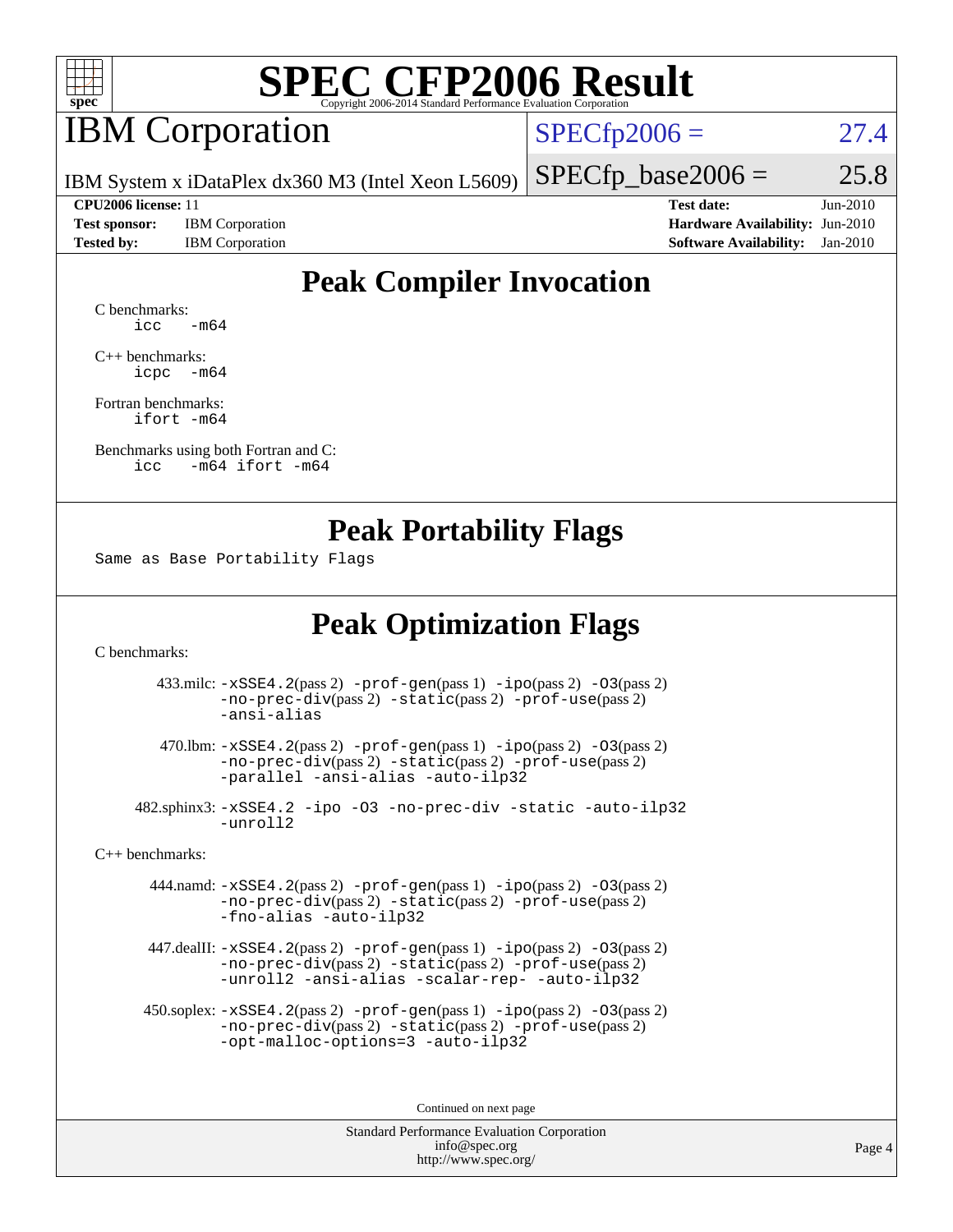

**IBM Corporation** 

 $SPECfp2006 = 27.4$  $SPECfp2006 = 27.4$ 

IBM System x iDataPlex dx360 M3 (Intel Xeon L5609)

 $SPECTp\_base2006 = 25.8$ 

**[Tested by:](http://www.spec.org/auto/cpu2006/Docs/result-fields.html#Testedby)** IBM Corporation **[Software Availability:](http://www.spec.org/auto/cpu2006/Docs/result-fields.html#SoftwareAvailability)** Jan-2010

**[CPU2006 license:](http://www.spec.org/auto/cpu2006/Docs/result-fields.html#CPU2006license)** 11 **[Test date:](http://www.spec.org/auto/cpu2006/Docs/result-fields.html#Testdate)** Jun-2010 **[Test sponsor:](http://www.spec.org/auto/cpu2006/Docs/result-fields.html#Testsponsor)** IBM Corporation **[Hardware Availability:](http://www.spec.org/auto/cpu2006/Docs/result-fields.html#HardwareAvailability)** Jun-2010

### **[Peak Optimization Flags \(Continued\)](http://www.spec.org/auto/cpu2006/Docs/result-fields.html#PeakOptimizationFlags)**

| 453.povray: -xSSE4.2(pass 2) -prof-gen(pass 1) -ipo(pass 2) -03(pass 2)<br>$-no-prec-div(pass 2) -static(pass 2) -prof-use(pass 2)$<br>-unroll4 -ansi-alias                                                          |  |  |  |  |  |
|----------------------------------------------------------------------------------------------------------------------------------------------------------------------------------------------------------------------|--|--|--|--|--|
| Fortran benchmarks:                                                                                                                                                                                                  |  |  |  |  |  |
| 410.bwaves: -xSSE4.2 -ipo -03 -no-prec-div -static -opt-prefetch<br>-parallel                                                                                                                                        |  |  |  |  |  |
| 416.gamess: -xSSE4.2(pass 2) -prof-gen(pass 1) -ipo(pass 2) -03(pass 2)<br>-no-prec-div(pass 2) -static(pass 2) -prof-use(pass 2)<br>-unroll2 -Ob0 -ansi-alias -scalar-rep-                                          |  |  |  |  |  |
| $434$ .zeusmp: basepeak = yes                                                                                                                                                                                        |  |  |  |  |  |
| $437$ .leslie3d: basepeak = yes                                                                                                                                                                                      |  |  |  |  |  |
| 459.GemsFDTD: -xSSE4.2(pass 2) -prof-gen(pass 1) -ipo(pass 2) -03(pass 2)<br>$-no\text{-prec-div}(pass 2)$ $-static(pass 2)$ $-prot\text{-use}(pass 2)$<br>-unroll2 -Ob0 -opt-prefetch -parallel                     |  |  |  |  |  |
| $465$ .tonto: $-xSSE4$ . 2(pass 2) $-prof-gen(pass 1) -ipo(pass 2) -03(pass 2)$<br>$-no\text{-prec-div}(pass 2)$ $-static(pass 2)$ $-prot\text{-use}(pass 2)$<br>-inline-calloc -opt-malloc-options=3 -auto -unroll4 |  |  |  |  |  |
| Benchmarks using both Fortran and C:                                                                                                                                                                                 |  |  |  |  |  |
| 435.gromacs: $-xSSE4$ . 2(pass 2) $-prof$ -gen(pass 1) $-ipo$ (pass 2) $-O3$ (pass 2)<br>$-no\text{-prec-div}(pass 2)$ $-static(pass 2)$ $-prof\text{-use}(pass 2)$<br>-opt-prefetch -auto-ilp32                     |  |  |  |  |  |
| $436.cactusADM: -xSSE4.2(pass2) -prof-gen(pass1) -ipo(pass2) -O3(pass2)$<br>-no-prec-div(pass 2) -static(pass 2) -prof-use(pass 2)<br>-unroll2 -opt-prefetch -parallel -auto-ilp32                                   |  |  |  |  |  |
| 454.calculix: -xSSE4.2 -ipo -03 -no-prec-div -static -auto-ilp32                                                                                                                                                     |  |  |  |  |  |
| 481.wrf: Same as 454.calculix                                                                                                                                                                                        |  |  |  |  |  |
| The flags file that was used to format this result can be browsed at<br>http://www.spec.org/cpu2006/flags/Intel-ic11.1-linux64-revE.20100601.html                                                                    |  |  |  |  |  |
| You can also download the XML flags source by saving the following link:<br>http://www.spec.org/cpu2006/flags/Intel-ic11.1-linux64-revE.20100601.xml                                                                 |  |  |  |  |  |
|                                                                                                                                                                                                                      |  |  |  |  |  |
|                                                                                                                                                                                                                      |  |  |  |  |  |
| <b>Standard Performance Evaluation Corporation</b>                                                                                                                                                                   |  |  |  |  |  |

[info@spec.org](mailto:info@spec.org) <http://www.spec.org/>

Page 5